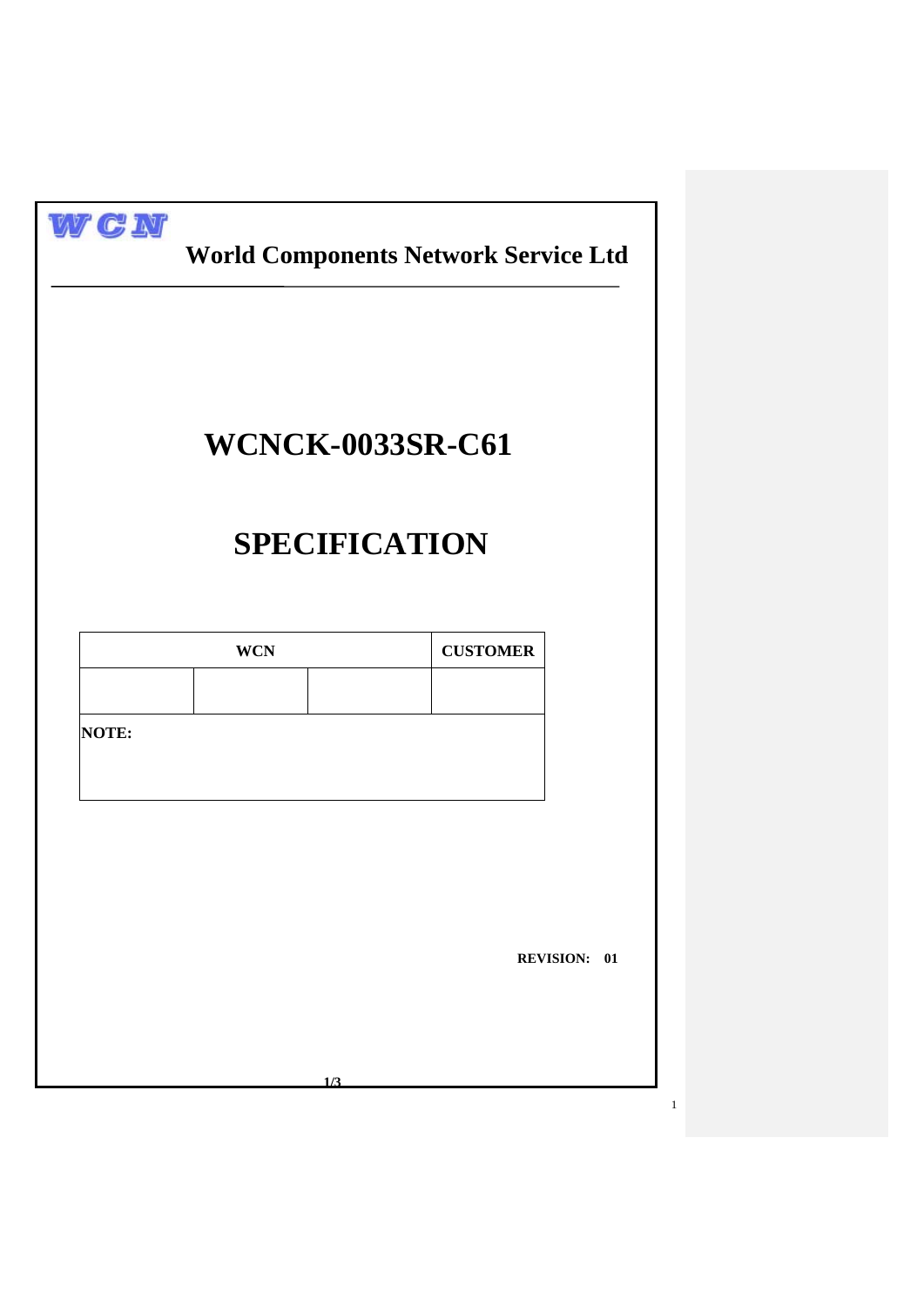

**WCNCK-0033SR-C61**